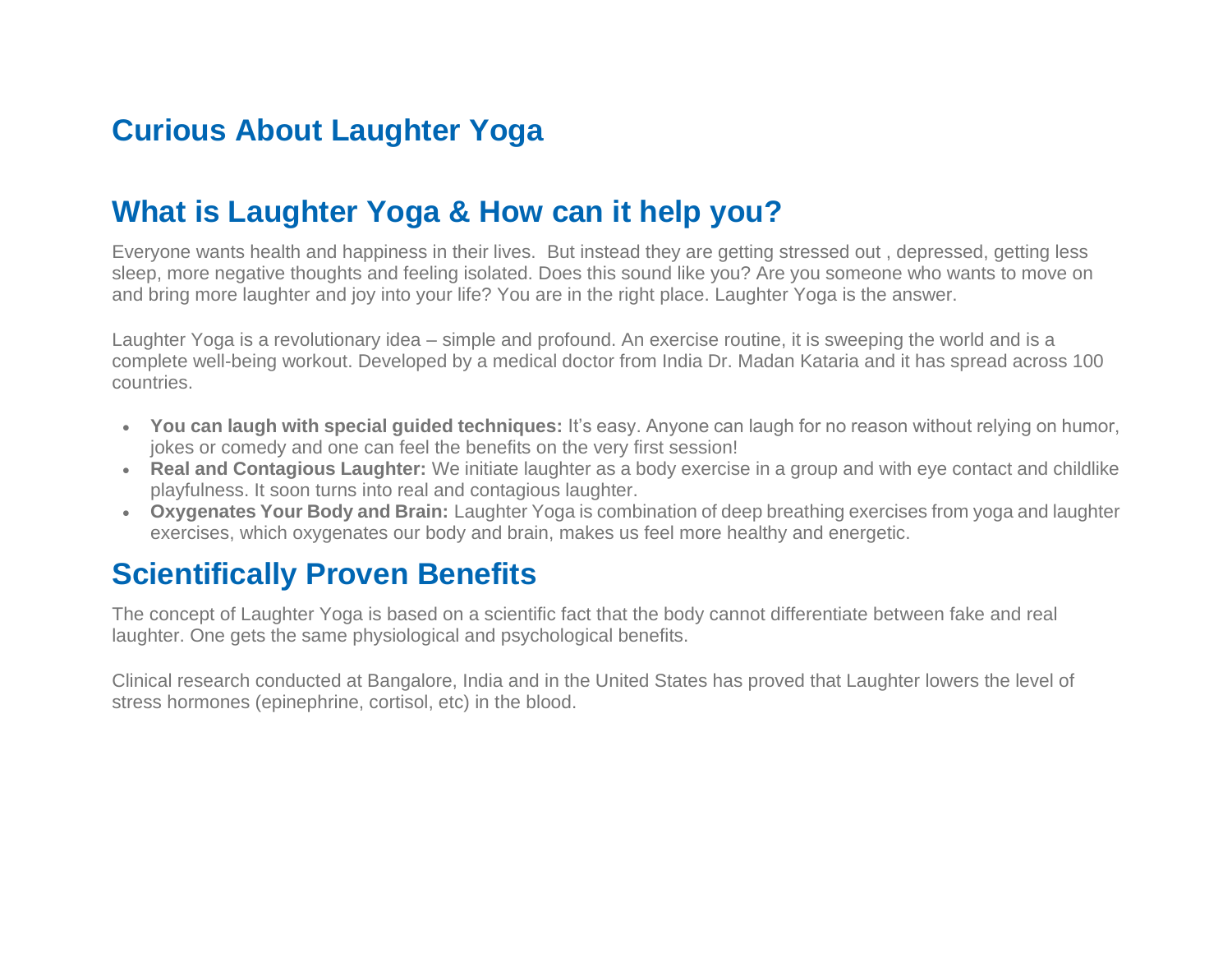

#### 6 % Reduction in Blood Pressure 28% drop in Stress Levels **LAUGHTER YOGA GROUP CONTROL GROUP** 90 90 **SIGNIFICANT REDUCTIONS** 80 80  $-28%$ **BEFORE BEFORE**

# **CORTISOL (STRESS)**

**AFTER** 

 $-16%$ 

**AFTER** 

## **5 Benefits of Laughter Yoga**

- **Good Mood and More Laughter:** Laughter Yoga helps to change your mood within minutes by releasing certain chemicals from your brain cells called endorphins. You will remain cheerful and in a good mood throughout the day and will laugh more than you normally do.
- **Healthy Exercise to Beat Stress:** Laughter Yoga is like an aerobic exercise (cardio workout) which brings more oxygen to the body and brain thereby making one feel more energetic and relaxed.
- **Health Benefits:** Laughter Yoga reduces the stress and strengthens the immune system.You will not fall sick easily and if you have some chronic health conditions, you will heal faster.
- **Quality of Life:** Laughter is a positive energy which helps people to connect with other people quickly and improves relationships. If you laugh more, you will attract many friends.
- **Positive Attitude in Challenging Times :** Everyone can laugh when life is good, but how does one laugh when faced with challenges? Laughter helps to create a positive mental state to deal with negative situations and negative people. It gives hope and optimism to cope with difficult times.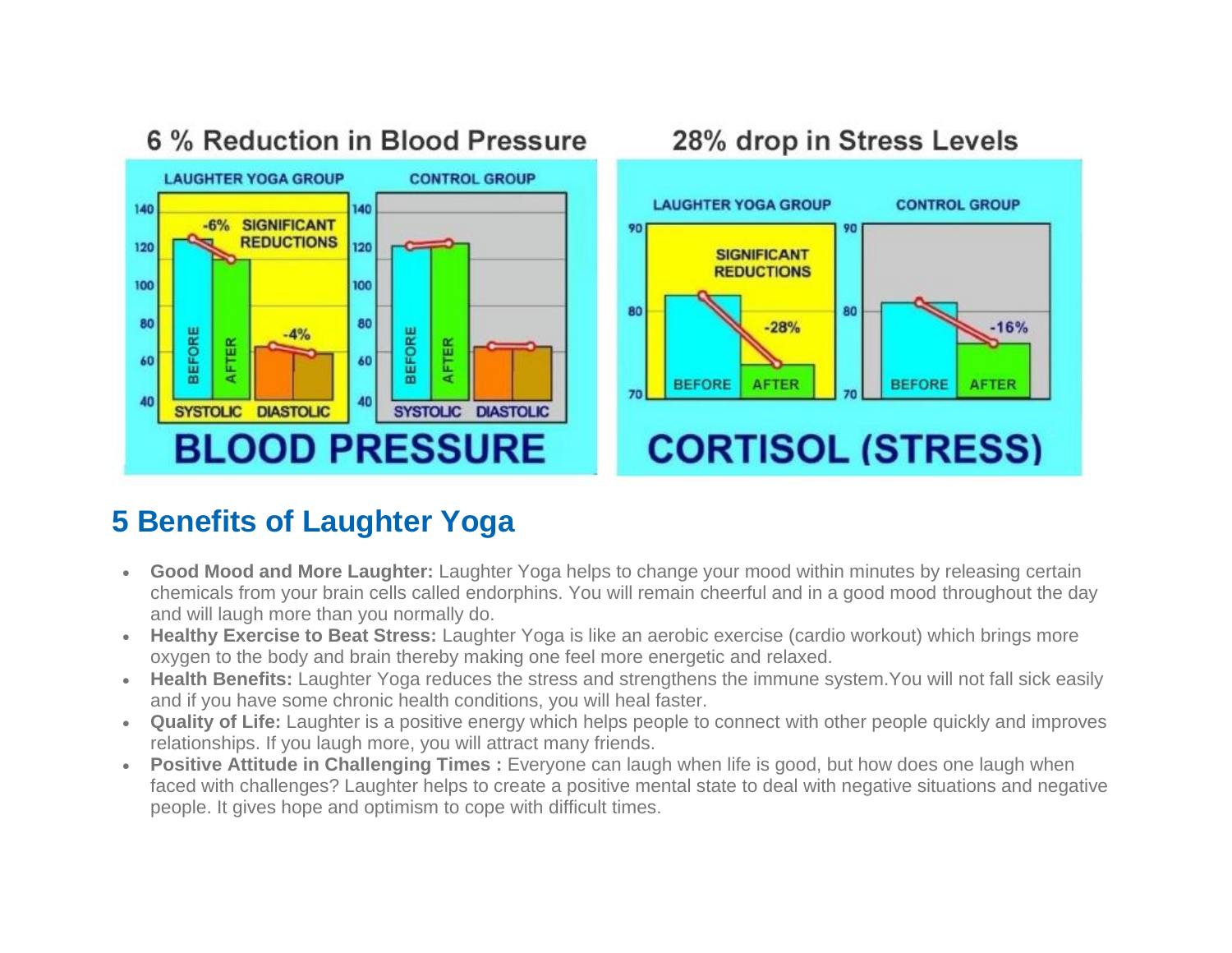Step 1: Clapping and Warming-up Exercises: We clap with our hands parallel to each other for full finger-to-finger and palm-to-palm contact. This stimulates acupressure points in our hands and increases energy levels.

Then we add a rhythm to the clapping to further increase energy levels and group synchronicity, often a 1-2, 1-2-3 rhythm.

Next we add movement. There are many variations, but most move hands up and down and swing from side to side with corresponding movements of the legs and feet. By now most are already in a better mood and smiling.

**Chanting and Moving:** We add a simple chant to our clapping, normally ho, ho, ha-ha-ha. These are heavy exhalations that come from the belly to stimulate diaphragmatic breathing.

We move randomly, smiling and making eye contact with others in the group.

Many add dance movements to this sequence which boosts feelings of happiness and joy.

Enthusiastic clapping, chanting and movement help build a positive energy, gets our diaphragm moving and creates a positive group dynamic, preparing us to laugh.

**Gibberish Talking:** Gibberish is a language of sounds without meaning. Children speak gibberish when learning to speak and during play. We sometimes use gibberish as a warming up exercise to help loosen people up and reduce inhibitions and shyness. Some people find it easier if you tell them what to ' talk' about. Different emotions can be expressed including happiness, anger, sadness, romance and more. It is a playful exercise and helps cultivate childlike playfulness. Gibberish may be fast or at normal conversational speed and generally involves a focus on tone and hand and body movements to convey meaning. Silent gibberish is also fun and easier for some.

#### **Step 2: Deep Breathing Exercises**

Laughter exercises are interspersed with deep breathing exercises to help flush the lungs as well as bring physical and mental relaxation.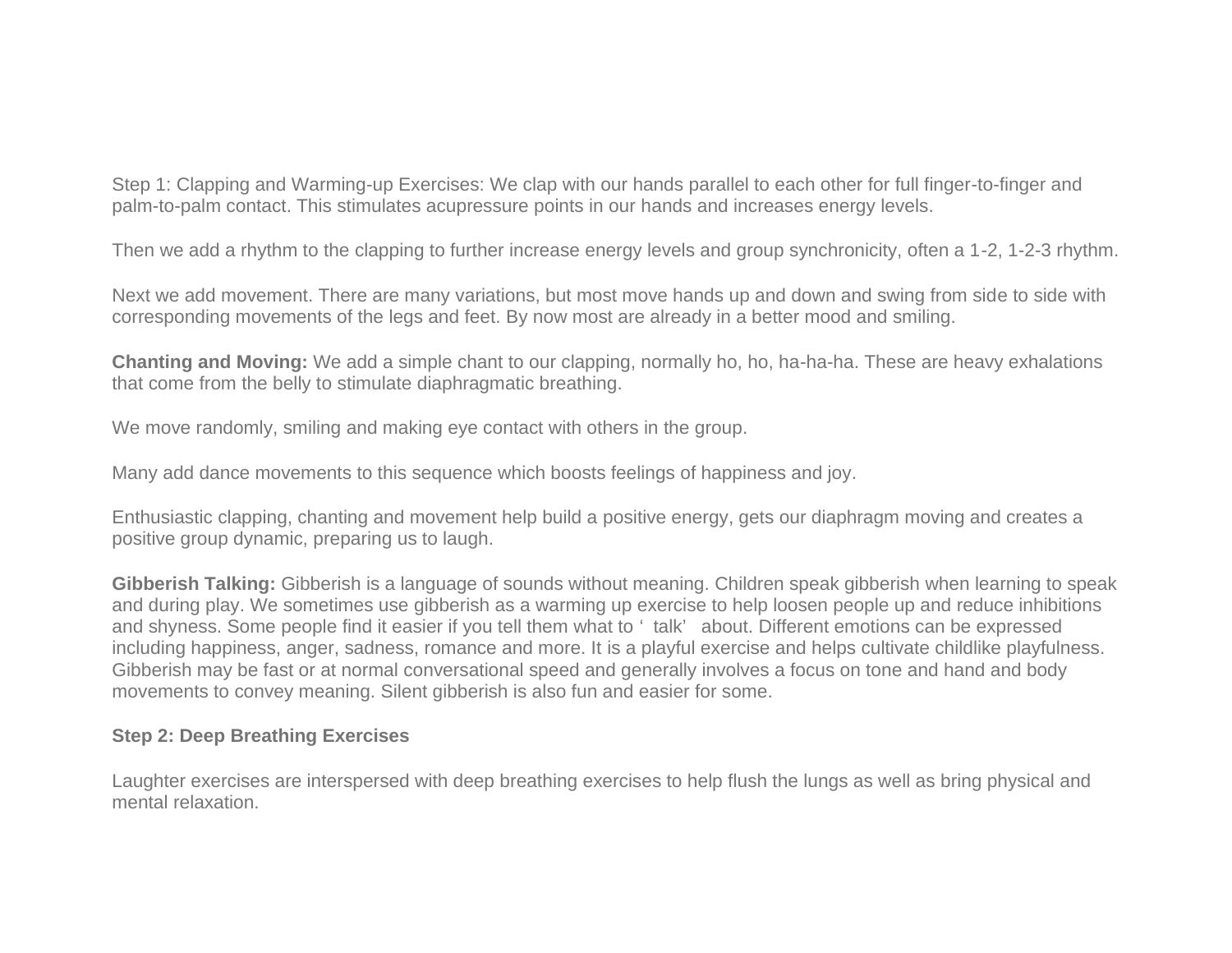### **A typical deep breathing exercise:**

From a relaxed standing position, bend forward at the waist to a point where you are comfortable (different for everyone) while exhaling through the mouth to fully empty your lungs. Dangle your arms. Bending helps push the diaphragm up and empty your lungs. Hold briefly.

Straighten up slowly while inhaling through your nose and take as deep a breath as possible. Raise your arms to the sky, stretching your body slightly backwards. Hold your breath for 4-5 seconds.

Exhale slowly as you bring your arms down and bend forward. Try to exhale longer than you inhale in order to empty your lungs completely. Hold…then repeat.

A variation is to hold your breath a little longer, then letting the air burst forth in hearty laughter.

There is no necessity to do the breathing exercise after every laughter exercise. These exercises are designed to take a break and relaxation so that you don' t get tired doing laughter exercises continuously. You can decide according to your judgment after how many exercise to do these breathing exercises. You can do after two exercises Autry exercises depending upon the energy levels of the group.

#### **Step 3: Childlike Playfulness**

An objective of Laughter Yoga is to cultivate your childlike playfulness that helps you to laugh without reason. We sometimes chant after an exercise:

Very good (clap), very good (clap), yay (swinging arms up into a Y shape with thumbs up in childish exuberance and exhilaration).

Chanting of very good, very good, yay in between laughter exercises and breathing exercises the entire group keeps chanting very good very good yay. This will help you to keep the energy levels and build up the enthusiasm. You can decide after how many exercises you should chant very good very good yay.

#### **Step 4: Laughter Exercises**

**They are divided into three types:**